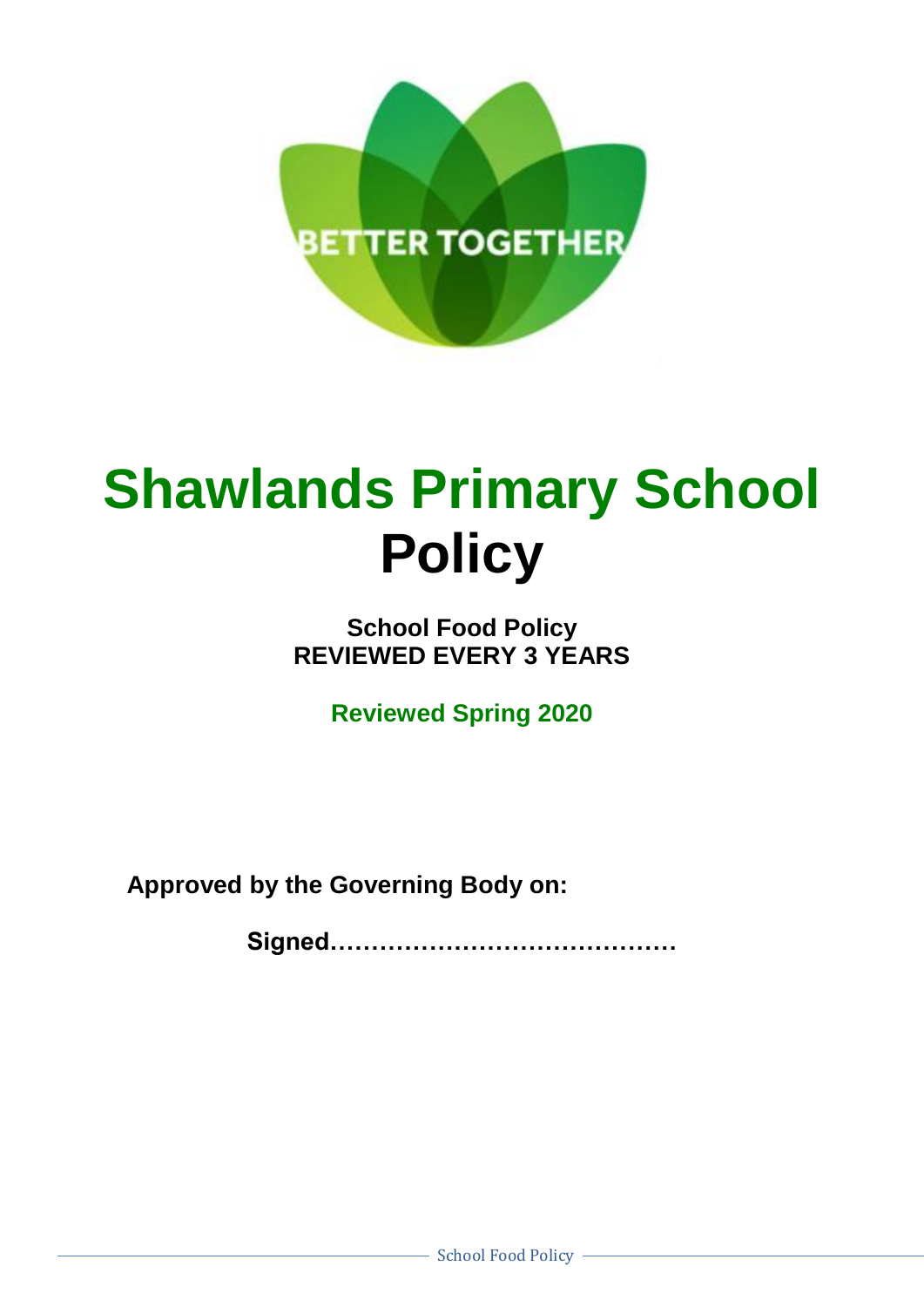

# **Responsibilities**

The School recognises the important connection between a healthy diet and a student's ability to learn effectively and achieve high standards in school. The School also recognizes the role a school can play, as part of the larger community, to promote family health and sustainable food.

## **Aims**

- To improve the health of pupils, staff and their families by helping to influence their eating habits through increasing their knowledge and awareness of food issues, including what constitutes a healthy and environmentally sustainable diet, and hygienic food preparation and storage methods.
- To increase pupils' knowledge of food production, manufacturing, distribution and marketing practices, and their impact on both health and the environment.
- To ensure pupils are well nourished at school, and that every pupil has access to safe, tasty, and nutritious food; and an easily available water supply during the school day.
- To ensure that food provision in the school reflects the ethical and medical requirements of staff and pupils e.g. religious, ethnic, vegetarian, medical, and allergenic needs.
- To ensure that all packed lunches brought from home and consumed in school (or on school visits) provide the pupil with healthy and nutritious food that is similar to food served in schools, which is now regulated by national standards.
- To encourage a happier and healthier population of children and young people.

#### **Methods**

- Develop an understanding and ethos within the school of safe, tasty, nutritious, environmentally sustainable food, through both education and example.
- Create an environment, both physical and social, conducive to the enjoyment of safe, tasty, nutritious, environmentally sustainable food.
- Help to promote and raise awareness of environmentally sustainable food production methods and socially responsible food marketing practices.
- Discuss any concerns about school lunches or packed lunch contents with parents at the soonest opportunity to suggest healthier options without challenging parental rights.

#### **School Dinners**

- All children have 3 hot food options each day. Menus are distributed to all families and are on the school website. Children choose their dinner online either in advance or during registration.
- The options are all healthy and nutritious and link to national standards. They include a hot traditional meal, a vegetarian option or a jacket potato with various fillings.